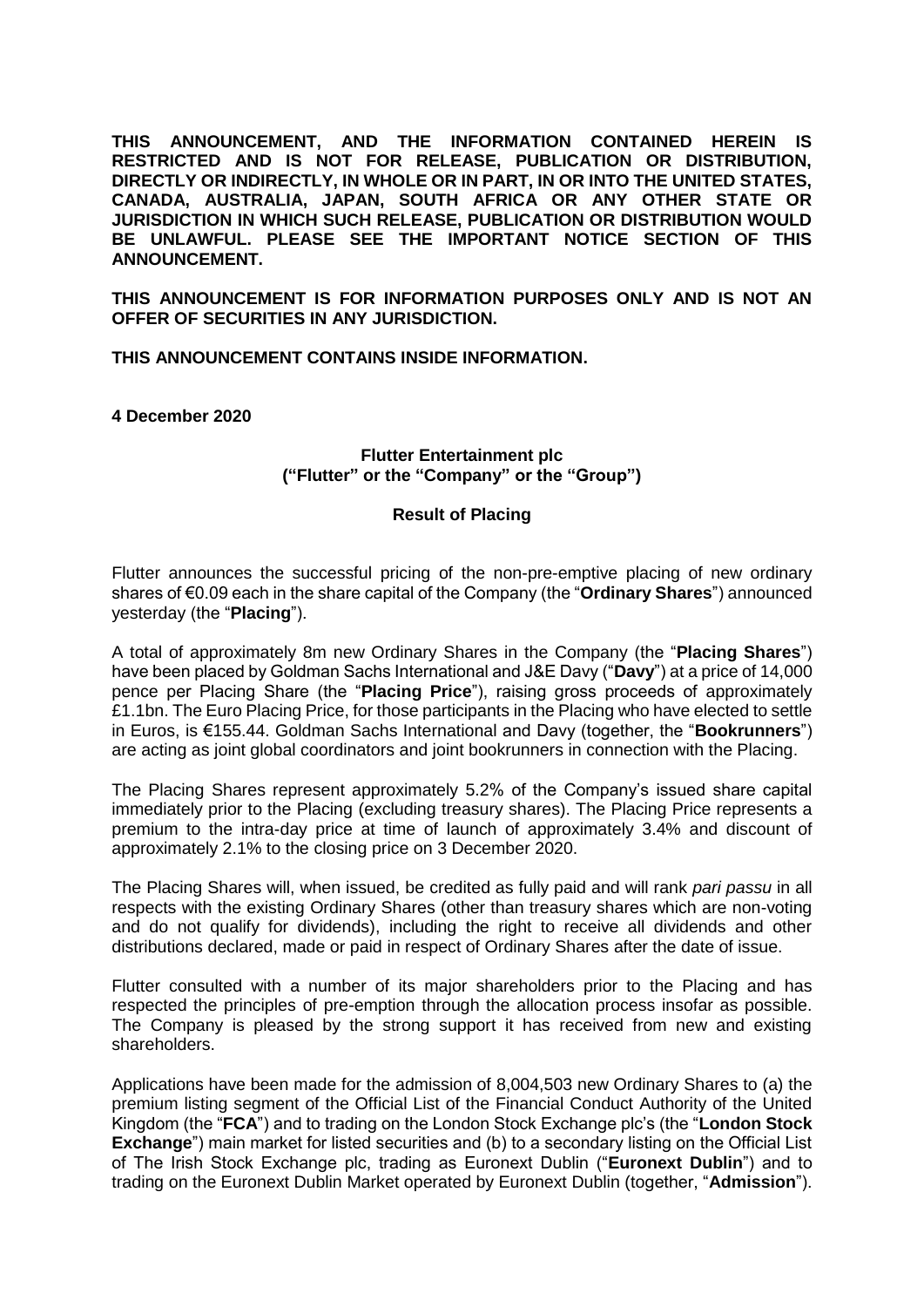It is expected that settlement of the Placing Shares will occur, Admission will become effective and that dealings will commence in the Placing Shares at 8.00 a.m. on 8 December 2020. The Placing is conditional, among other things, upon Admission becoming effective and the placing agreement between the Company, Goldman Sachs International and Davy not being terminated in accordance with its terms.

Following Admission, the total number of shares in issue in the Company will be 165,132,387 (including 1,965,600 treasury shares). Therefore, following Admission, the total number of voting shares in Flutter in issue will be 163,166,787. This figure may be used by shareholders as the denominator for the calculations by which they will determine if they are required to notify their interest in, or a change to their interest in the Company under the Transparency (Directive 2004/109/EC) Regulations 2007 of Ireland and the Irish Transparency Rules.

## **Smaller related party transaction**

The Capital Group Companies, Inc. together with certain client and fund accounts in respect of which affiliates of The Capital Group Companies, Inc. act as discretionary investment adviser (collectively, "Capital Group") is a substantial shareholder in the Company for the purposes of the listing rules of the Financial Conduct Authority (the "UK Listing Rules") and is therefore considered to be a related party of the Company.

Capital Group has agreed to subscribe for 1,441,038 Placing Shares at the Placing Price for an aggregate consideration of approximately £202m. The participation in the Placing by Capital Group constitutes a "smaller" related party transaction and falls within UK Listing Rule 11.1.10R.

This Announcement should be read in its entirety. In particular, you should read and understand the information provided in the "*Important Notice*" section of this Announcement.

The person responsible for arranging release of this Announcement on behalf of Flutter is Edward Traynor, Company Secretary of Flutter.

For further information on the Announcement, please contact:

| <b>Flutter Entertainment plc</b><br>Jonathan Hill, Chief Financial Officer<br>David Jennings, Group Director of Investor Relations and FP&A<br>Ciara O'Mullane, Investor Relations<br>Liam Kealy, Investor Relations | + 353 87 951 3560<br>+ 353 87 947 7862<br>+ 353 87 665 2014 |
|----------------------------------------------------------------------------------------------------------------------------------------------------------------------------------------------------------------------|-------------------------------------------------------------|
| Press:<br>Fi Thorne, Corporate Affairs<br>Lindsay Dunford, Corporate Affairs                                                                                                                                         | + 44 75 2111 4787<br>+ 44 79 3197 2959                      |
| Davy (Joint Global Co-ordinator and Joint Corporate<br>Broker)<br>John Lydon<br><b>Brian Garrahy</b><br>Ronan Veale                                                                                                  | +353 (0) 1 679 6363                                         |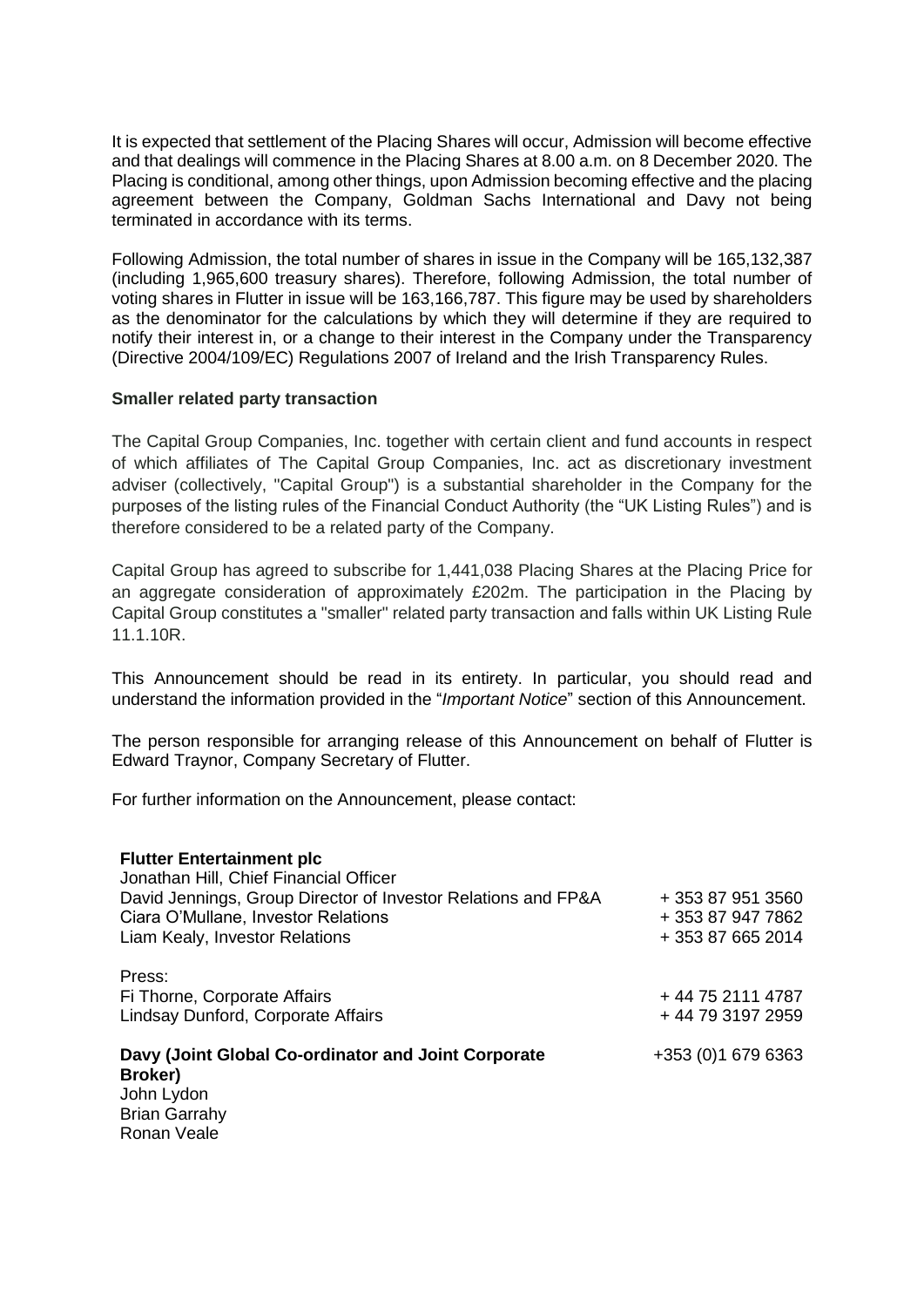| <b>Goldman Sachs International (Joint Global Co-ordinator</b><br>and Joint Corporate Broker) | +44 (0) 20 7774 1000 |
|----------------------------------------------------------------------------------------------|----------------------|
| <b>Anthony Gutman</b>                                                                        |                      |
| Charlie Lytle                                                                                |                      |
| <b>Nick Harper</b>                                                                           |                      |
| Jimmy Bastock                                                                                |                      |
| <b>Drury Communications</b><br><b>Billy Murphy</b>                                           | + 353 1 260 5000     |
| <b>Finsbury (Media Enquiries)</b>                                                            |                      |
| James Murgatroyd                                                                             | +44 (0) 77 6825 4911 |
| <b>Robert Allen</b>                                                                          | +44 (0) 75 5444 1363 |

## **Important Notice**

This Announcement has been issued by, and is the sole responsibility of, the Company. No representation or warranty, express or implied, is or will be made as to, or in relation to, and no responsibility or liability is or will be accepted by Goldman Sachs International or Davy or by any of their respective affiliates or agents as to, or in relation to, the accuracy or completeness of this Announcement or any other written or oral information made available to or publicly available to any interested party or its advisers, and any liability therefor is expressly disclaimed.

Goldman Sachs International, which is authorised by the UK Prudential Regulatory Authority and regulated by the UK Financial Conduct Authority and the UK Prudential Regulatory Authority, is acting exclusively as joint global co-ordinator and joint bookrunner for the Company and for no one else in connection with the Placing and is not, and will not be, responsible to anyone other than the Company for providing the protections afforded to its clients or for providing advice in relation to the Placing or any other matters referred to in this Announcement.

J&E Davy, which is regulated in Ireland by the Central Bank of Ireland is acting exclusively as joint global co-ordinator and joint bookrunner for the Company and for no-one else in connection with the Placing and is not, and will not be, responsible to anyone other than the Company for providing the protections afforded to its clients nor for providing advice in relation to the Placing and/or any other matter referred to in this Announcement.

Apart from the responsibilities and liabilities, if any, which may be imposed on the Bookrunners by the Financial Services and Markets Act 2000 of the United Kingdom or by the regulatory regime established under it, neither Goldman Sachs International, Davy nor any of their respective affiliates owes or accepts any duty, liability or responsibility whatsoever to any person who is not a client for the contents of the information contained in this Announcement or for any other statement made or purported to be made by or on behalf of the Bookrunners or their respective affiliates in connection with the Company, the Placing Shares or the Placing. The Bookrunners and each of their respective affiliates accordingly disclaim all and any liability, whether arising in tort, contract or otherwise (save as referred to above) in respect of any statements or other information contained in this Announcement and no representation or warranty, express or implied, is made by the Bookrunners or any of their respective affiliates as to the accuracy, completeness or sufficiency of the information contained in this Announcement.

Members of the public are not eligible to take part in the Placing. This Announcement is directed only at and may only be communicated to: (A) persons in a Member State of the European Economic Area who are qualified investors ("**Qualified Investors**") within the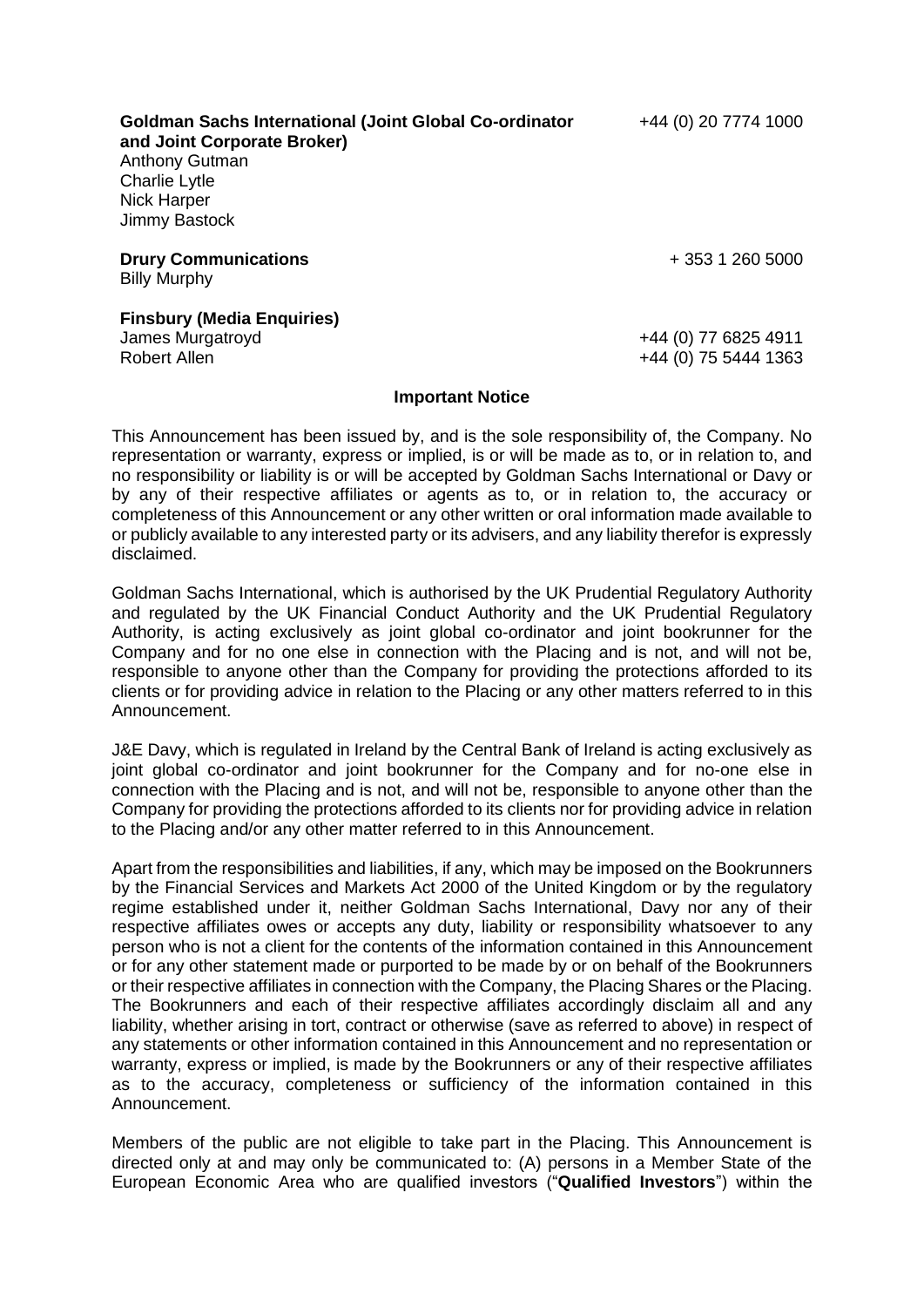meaning of Article 2(e) of Regulation (EU) 2017/1129 on the prospectus to be published when securities are offered to the public or admitted to trading on a regulated market; or (B) in the United Kingdom, Qualified Investors who are also (I) persons having professional experience in matters relating to investments who fall within the definition of "investment professional" in Article 19(5) of the Financial Services and Markets Act 2000 (Financial Promotion) Order 2005 of the United Kingdom, as amended (the "**Order**"), (II) persons who fall within Article 49(2)(a) to (d) ("High Net Worth Companies, Unincorporated Associations, etc") of the Order, or (III) persons to whom it may otherwise be lawfully communicated (all such persons referred to in (A) and (B) above together being referred to as "**Relevant Persons**").

This Announcement must not be acted on or relied on by persons who are not Relevant Persons. Persons distributing this Announcement must satisfy themselves that it is lawful to do so. Any investment or investment activity to which this Announcement relates is available only to Relevant Persons and will be engaged in only with Relevant Persons. This Announcement is for information purposes only and shall not constitute an offer to sell or issue or the solicitation of an offer to buy, subscribe for or otherwise acquire securities in any jurisdiction in which any such offer or solicitation would be unlawful. Any failure to comply with this restriction may constitute a violation of the securities laws of such jurisdictions. Persons needing advice should consult an independent financial adviser.

This Announcement and the information contained herein is restricted and is not for release, publication or distribution, directly or indirectly, in whole or in part, in, into or from the United States, Australia, Canada, Japan, South Africa or any other state or jurisdiction in which the same would be restricted, unlawful or unauthorised (each a "**Restricted Territory**"). In addition, the offering of the Placing Shares in certain jurisdictions may be restricted by law. This Announcement is for information purposes only and does not constitute an offer to buy, sell, issue, acquire or subscribe for, or the solicitation of an offer to buy, sell, issue, acquire or subscribe for shares in the capital of the Company in any Restricted Territory or to any person to whom it is unlawful to make such offer or solicitation. This Announcement is not a prospectus, disclosure document or offering document under the law of any jurisdiction. No prospectus, disclosure document or offering document has been lodged or registered under, or prepared in compliance with, the securities laws of any Restricted Territory. This Announcement does not constitute financial product advice and does not, and will not, form any part of any contract for the acquisition of the shares in the capital of the Company. No action has been taken by the Company or the Bookrunners that would permit an offering of such shares or possession or distribution of this Announcement or any other offering or publicity material relating to such shares in any jurisdiction where action for that purpose is required. Persons into whose possession this Announcement comes are required by the Company and the Bookrunners to inform themselves about, and to observe, such restrictions. Any failure to comply with these restrictions may constitute a violation of the securities laws of such jurisdictions.

This Announcement is not for publication or distribution, directly or indirectly, in or into the United States of America. This Announcement is not an offer of securities for sale into the United States. The securities referred to herein have not been and will not be registered under the U.S. Securities Act of 1933, as amended ("Securities Act"), and may not be offered or sold in the United States, except pursuant to an applicable exemption from registration. No public offering of securities is being made in the United States.

Subject to certain exemptions, the securities referred to herein may not be offered or sold in any Restricted Territory or for the account or benefit of any national resident or citizen of any Restricted Territory. No public offering of the shares referred to in this Announcement is being made in Ireland, the United Kingdom, any Restricted Territory or elsewhere.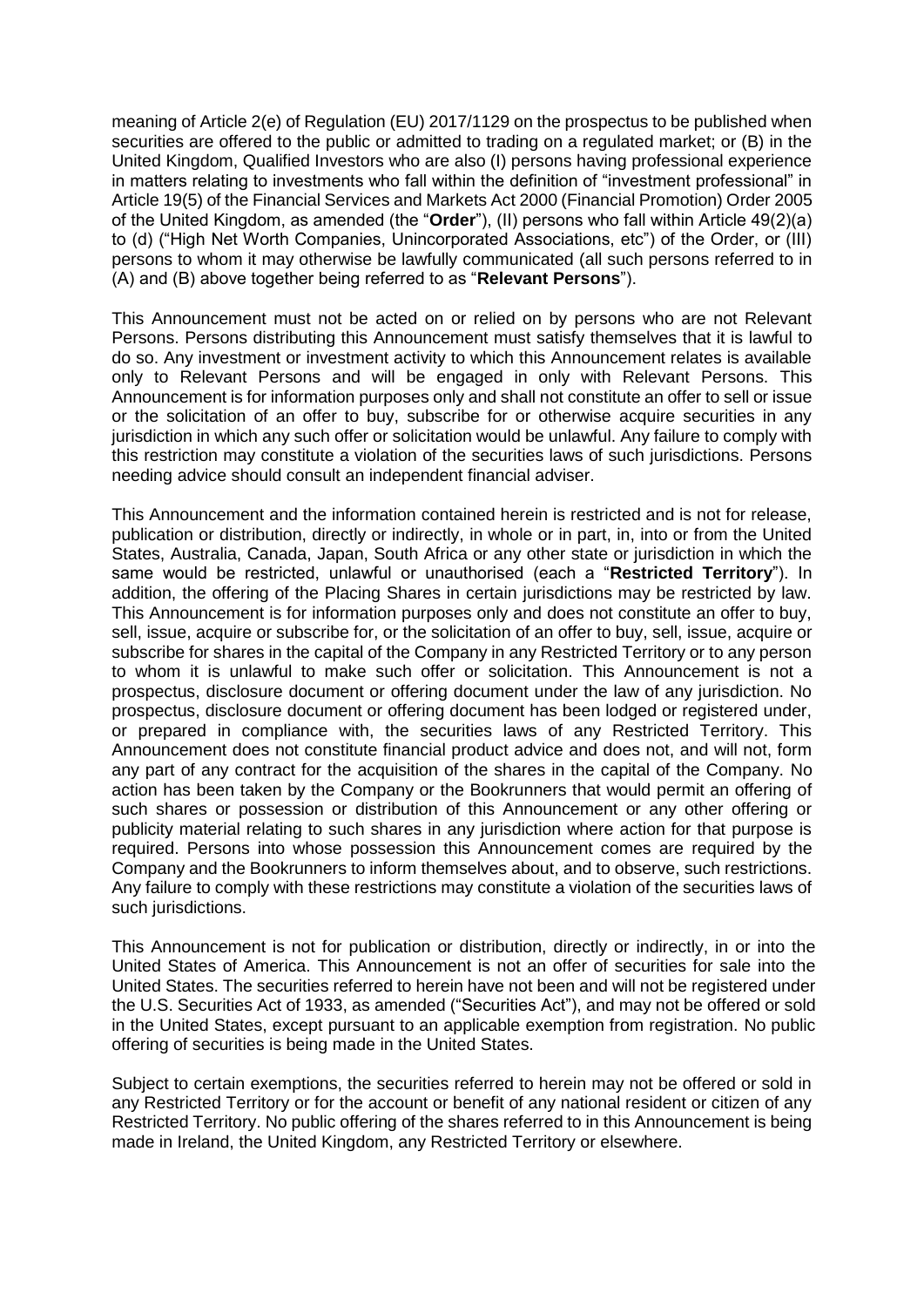The information in this Announcement may not be forwarded or distributed to any other person and may not be reproduced in any manner whatsoever. Any forwarding, distribution, reproduction, or disclosure of this information in whole or in part is unauthorised. Failure to comply with this directive may result in a violation of the Securities Act or the applicable laws of other jurisdictions.

Solely for the purposes of the product governance requirements contained within: (a) EU Directive 2014/65/EU on markets in financial instruments, as amended ("**MiFID II**"); (b) Articles 9 and 10 of Commission Delegated Directive (EU) 2017/593 supplementing MiFID II; and (c) local implementing measures (together, the "**MiFID II Product Governance Requirements**"), and disclaiming all and any liability, whether arising in tort, contract or otherwise, which any 'manufacturer' (for the purposes of the MiFID II Product Governance Requirements) may otherwise have with respect thereto, the Placing Shares have been subject to a product approval process, which has determined that the Placing Shares are: (i) compatible with an end target market of retail investors and investors who meet the criteria of professional clients and eligible counterparties, each as defined in MiFID II; and (ii) eligible for distribution through all distribution channels as are permitted by MiFID II (the "**Target Market Assessment**"). Notwithstanding the Target Market Assessment, distributors should note that: the price of the Placing Shares may decline and investors could lose all or part of their investment; the Placing Shares offer no guaranteed income and no capital protection; and an investment in the Placing Shares is compatible only with investors who do not need a guaranteed income or capital protection, who (either alone or in conjunction with an appropriate financial or other adviser) are capable of evaluating the merits and risks of such an investment and who have sufficient resources to be able to bear any losses that may result therefrom.

The Target Market Assessment is without prejudice to the requirements of any contractual, legal or regulatory selling restrictions in relation to the Placing. Furthermore, it is noted that, notwithstanding the Target Market Assessment, Goldman Sachs International and Davy will only procure investors who meet the criteria of professional clients and eligible counterparties. For the avoidance of doubt, the Target Market Assessment does not constitute: (a) an assessment of suitability or appropriateness for the purposes of MiFID II; or (b) a recommendation to any investor or group of investors to invest in, or purchase or take any other action whatsoever with respect to the Placing Shares. Each distributor is responsible for undertaking its own target market assessment in respect of the Placing Shares and determining appropriate distribution channels.

This Announcement contains (or may contain) certain forward-looking statements with respect to certain of the Company's current expectations and projections about future events and the Company's future financial condition and performance. These statements, which sometimes use words such as "aim", "anticipate", "believe", "may", "will", "should", "intend", "plan", "assume", "estimate", "expect" (or the negative thereof) and words of similar meaning, reflect the directors' current beliefs and expectations and involve known and unknown risks, uncertainties and assumptions, many of which are outside the Company's control and difficult to predict, that could cause actual results and performance to differ materially from any expected future results or performance expressed or implied by the forward-looking statement. Statements contained in this Announcement regarding past trends or activities should not be taken as a representation that such trends or activities will continue in the future. Many factors could cause actual results, performance or achievements to differ materially from those projected or implied in any forward-looking statements. The important factors that could cause the Company's actual results, performance or achievements to differ materially from those in the forward-looking statements include, among others, the macroeconomic environment (including, the impact of COVID-19), economic and business cycles, the terms and conditions of the Company's financing arrangements, foreign currency rate fluctuations, competition in the Company's principal markets, acquisitions or disposals of businesses or assets and trends in the Company's principal industries. Due to such uncertainties and risks, readers are